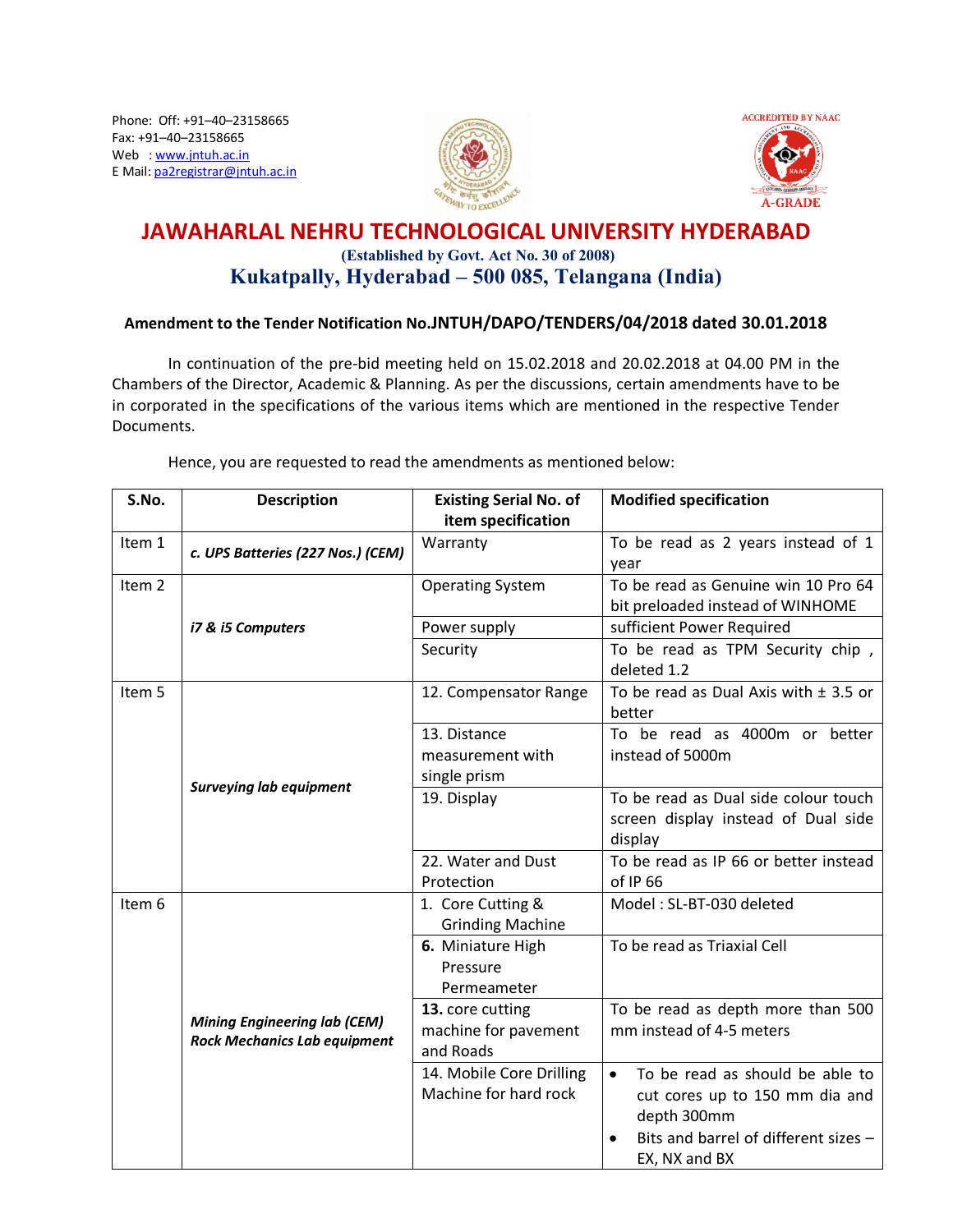| Item 6                                | <b>Mine Environmental Engineering</b><br>I Lab          | 1. ORSAT gas analysis<br>apparatus                                                  | To be read as Power: no. of<br>٠<br>pipetts-4 instead of<br>Manual<br>temperature of media                                                                                                                                                                                                |
|---------------------------------------|---------------------------------------------------------|-------------------------------------------------------------------------------------|-------------------------------------------------------------------------------------------------------------------------------------------------------------------------------------------------------------------------------------------------------------------------------------------|
|                                       |                                                         | 2. Dragger single gas<br>detector                                                   | To be read as Portable instead of<br>$\bullet$<br><b>Dragger</b><br>$H_2$ , O <sub>2</sub> , CO <sub>2</sub> deleted<br>٠<br>To be read as Gases measuring<br>range 0-100ppm digital display<br>instead 0 to 100%                                                                         |
|                                       |                                                         | Whirling<br>6.<br>Hygrometer                                                        | LED deleted<br>$\bullet$                                                                                                                                                                                                                                                                  |
| <b>Mine Environmental Engg II Lab</b> |                                                         | 1. Study of<br>constructional<br>features of a Flame<br>safety lamp and Cap<br>lamp | To be read as LED cap lamp<br>٠<br>instead of GL-5                                                                                                                                                                                                                                        |
|                                       |                                                         | 2. MSA Type GAS mask                                                                | To be read as 30min instead of 1<br>$\bullet$<br>hr to 2hr                                                                                                                                                                                                                                |
|                                       | <b>Ground Control and</b><br><b>Instrumentation Lab</b> | 1. Convergence Meter                                                                | To be read as Chart type indicator<br>$\bullet$<br>with standard range 100mm 7 days<br>for one revolution instead of Digital<br>indicator with standard range 12.5,<br>25, 50, 100, 150 mm adjustable<br>resolution<br>$0.025%$ f.s,<br>Nonlinearity<br>Accuracy±0.1%f.s,<br>$< 0.5%$ f.s |
|                                       |                                                         | 2. Bore hole stress cell                                                            | To be read as bore hole depth 15m<br>$\bullet$<br>instead of 10m, 20m and 30m                                                                                                                                                                                                             |
|                                       |                                                         | 3. Hydraulic load cell                                                              | To be read as Load capacity 20Ton<br>$\bullet$<br>instead of 100 to 10000 KN,<br>Over range125%f.s. instead of<br>٠<br>150%f.s<br>Resolution 250 kg instead of 0.02%<br>accuracy ±0.1%f.s                                                                                                 |
|                                       |                                                         | 4. Tilt meter                                                                       | To be read as standard range $\pm 10^0$<br>$\bullet$<br>instead of ±100                                                                                                                                                                                                                   |
|                                       | 6. Remote convergence<br>indicators                     | To be read as Measuring range in<br>$\bullet$<br>mm 150 only deleted 100 and 200    |                                                                                                                                                                                                                                                                                           |
|                                       |                                                         | 7. Bore hole<br>extensometer                                                        | To be read as Resolution 0.1 mm<br>$\bullet$<br>instead of 14 to 70kpa<br>Included 4 point with readout meter<br>$\bullet$<br>in hole dia 37 to 77 mm                                                                                                                                     |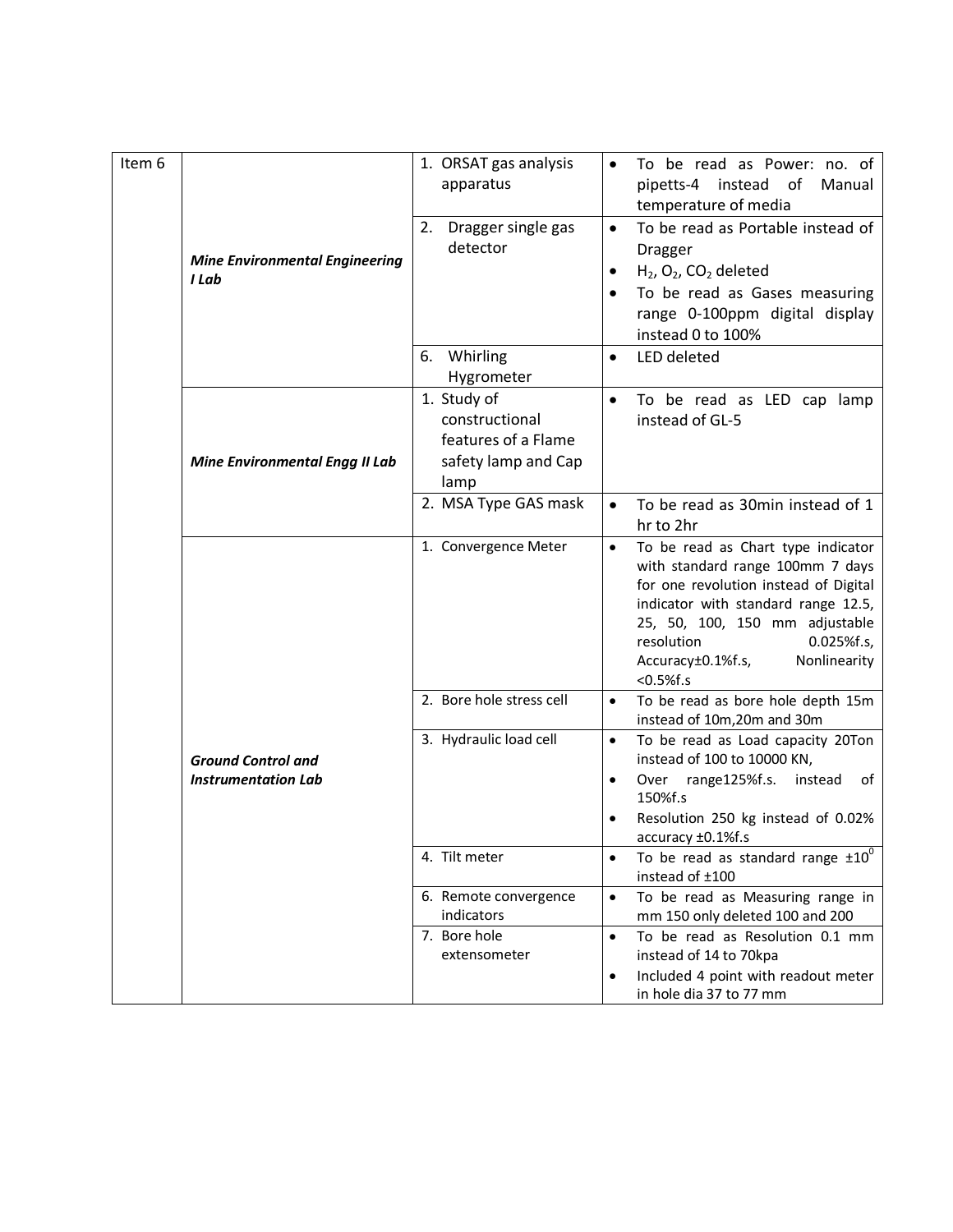|        | Mine Mechanization - II lab | 1.<br>Hydraulic trainer or<br>transmission machine<br>Hydraulic fittings and<br>2.<br>hoses | Only read as hydraulic trainer,<br>$\bullet$<br>transmission machine is deleted<br>To be read as capacity 7.5 liters<br>$\bullet$<br>instead of 0.075 liters.<br>Single phase 230V AC is deleted<br>To be read as pressure range 450<br>$\bullet$<br>bars instead of 100 bar to 600 bar<br>Grade MS with plating, SS, Brass,<br>$\bullet$<br>Copper any grade is deleted                                                                                                                                                                                                                                                                                                                                                  |
|--------|-----------------------------|---------------------------------------------------------------------------------------------|---------------------------------------------------------------------------------------------------------------------------------------------------------------------------------------------------------------------------------------------------------------------------------------------------------------------------------------------------------------------------------------------------------------------------------------------------------------------------------------------------------------------------------------------------------------------------------------------------------------------------------------------------------------------------------------------------------------------------|
|        |                             | 3.<br>Pneumatic trainer                                                                     | Included<br>double<br>$\bullet$<br>stage<br>air<br>compressor                                                                                                                                                                                                                                                                                                                                                                                                                                                                                                                                                                                                                                                             |
| Item 7 | <b>Furniture:</b><br>b. CEJ | Open Racks (Double sided<br>for library)                                                    | To be read as<br>Doubled sided all steel (12 height<br>$\bullet$<br>wise adjustable loading levels)<br>Height: 1850 mm, Width: 900 mm,<br>$\bullet$<br>Depth: 600 mm<br>Main Unit with 2 way 'Range<br>Indicator'<br>To be provided with Add-on units $\&$<br>in that case two adjacent units will<br>have common partition wall in<br>between them<br>To be provided with suitable stand with<br>levelers.<br>Qty: $30/1+4$ (one main unit + 4 Add on<br>Units)                                                                                                                                                                                                                                                          |
|        |                             | <b>Seminar Hall Chairs</b>                                                                  | To be read as Chair is to be made with PU<br>moulded with cushion for seat and back<br>fixed on 12mm thick plywood.<br>Chair<br>should have push back mechanism and<br>to be fitted with wooden handles. This is<br>to be upholstered with high quality<br>fabric. Legs frame are to be made from<br>25mm X 5mm MS flat and 1.2 mm thick<br>sheet on both sides. Base plate is to be<br>made from 50 mm X 6mm MS flat with<br>holes meant for grouting. Under<br>structure is made from 40mm X 40 mm X<br>4 mm thickness MS angle. Chair is to be<br>provided with a writing pad of 300 mm X<br>300 mm X 12 mm made with plywood<br>and laminated on both sides. The writing<br>pad will be inside the recess of the leg. |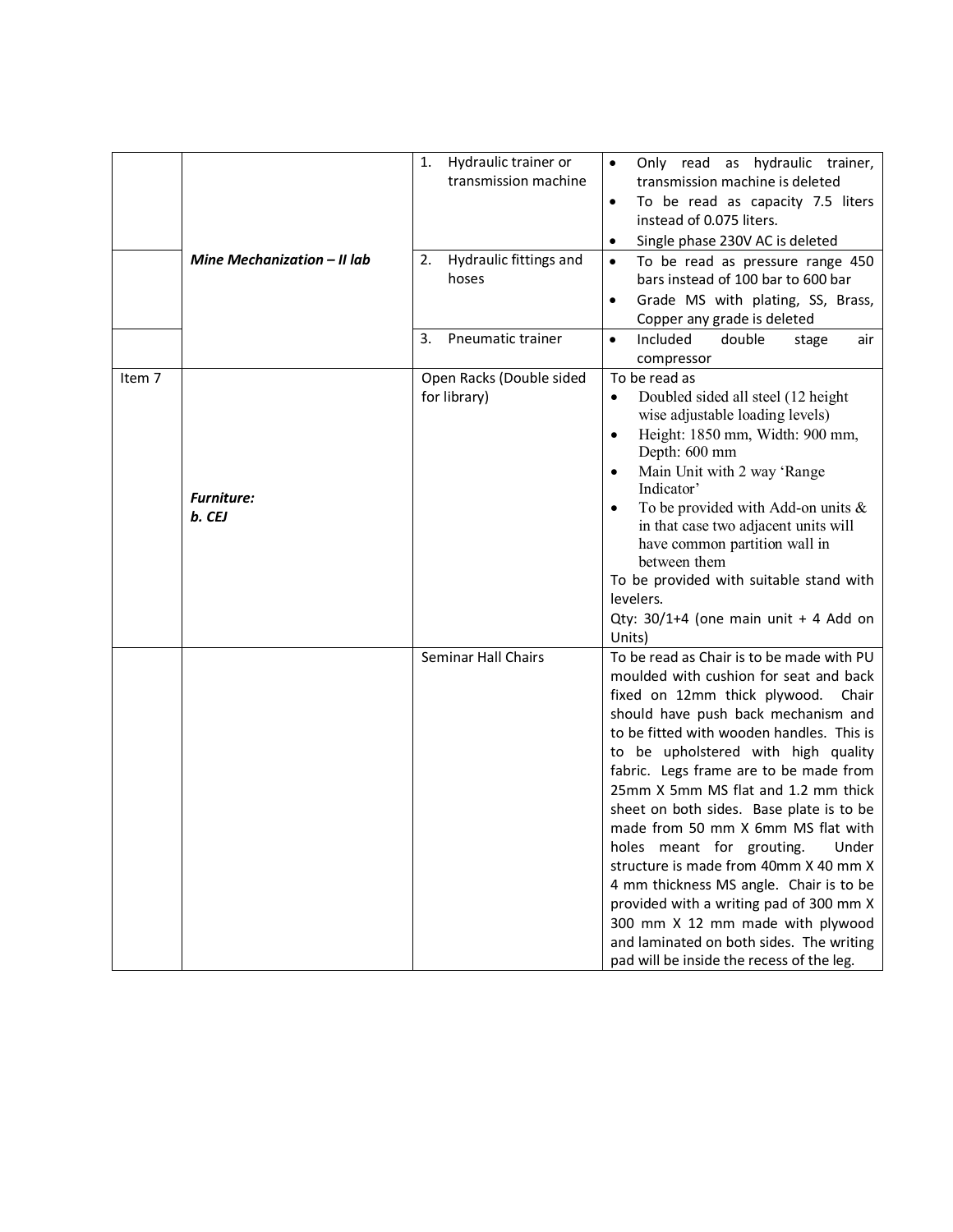Item 4: b. Modified specifications of Computerized Engine Test Setup for Variable Compression Ratio Multi Fuel engine Single Cylinder Four Stroke C.I. Engine for proper compatibility.

| Temperature measurement:               |                                                        |  |  |
|----------------------------------------|--------------------------------------------------------|--|--|
| 6No's of K type thermocouples          | Thermocouple                                           |  |  |
| provided to measure temperature at     | Material<br>: Cr-Al                                    |  |  |
| various points                         | : K<br><b>Type</b>                                     |  |  |
|                                        | Range<br>: 0-1200 Degree                               |  |  |
|                                        | Length<br>$:3$ Mtr                                     |  |  |
|                                        |                                                        |  |  |
| 8 Channel digital indicator provided   | Temperature Indicator                                  |  |  |
| to display the temperatures of various | Display<br>: LED 3½ Digit                              |  |  |
| point                                  | Channel<br>:8                                          |  |  |
|                                        | : 180X92mm<br><b>Size</b>                              |  |  |
|                                        | : K type Thermocouple, RTD<br><b>Type</b>              |  |  |
|                                        | - PT 100, Thermosters etc                              |  |  |
|                                        | Automatic time seter will be available to changing the |  |  |
|                                        | various temperature point with interfacing computer    |  |  |
|                                        | facilities                                             |  |  |
| Data acquisition system                | MASIBUS remote controller will be provided to measure  |  |  |
|                                        | the parameters are measured by PC mode                 |  |  |
|                                        | No of channel<br>: 8 channel                           |  |  |
|                                        | Controller<br>: MODBUS                                 |  |  |
|                                        | Program<br>: LABVIEW                                   |  |  |
| <b>Fuel consumption</b>                |                                                        |  |  |
| A calibrated CC Tube provided to       |                                                        |  |  |
| measure the fuel consumption of the    |                                                        |  |  |
| engine by time Basis, with One Stop    |                                                        |  |  |
| watch provided                         |                                                        |  |  |
| Air flow measurement                   |                                                        |  |  |
| Air Drum with a chamber and a U        | <b>U tube Manometer</b>                                |  |  |
| tube Manometer are provided to         | <b>Size</b><br>: 400X6mm                               |  |  |
| measure the intake airflow by the      |                                                        |  |  |
| engines                                |                                                        |  |  |

### **ENGINE FRAME AND PANEL SETUP WITH ACCESSORIES**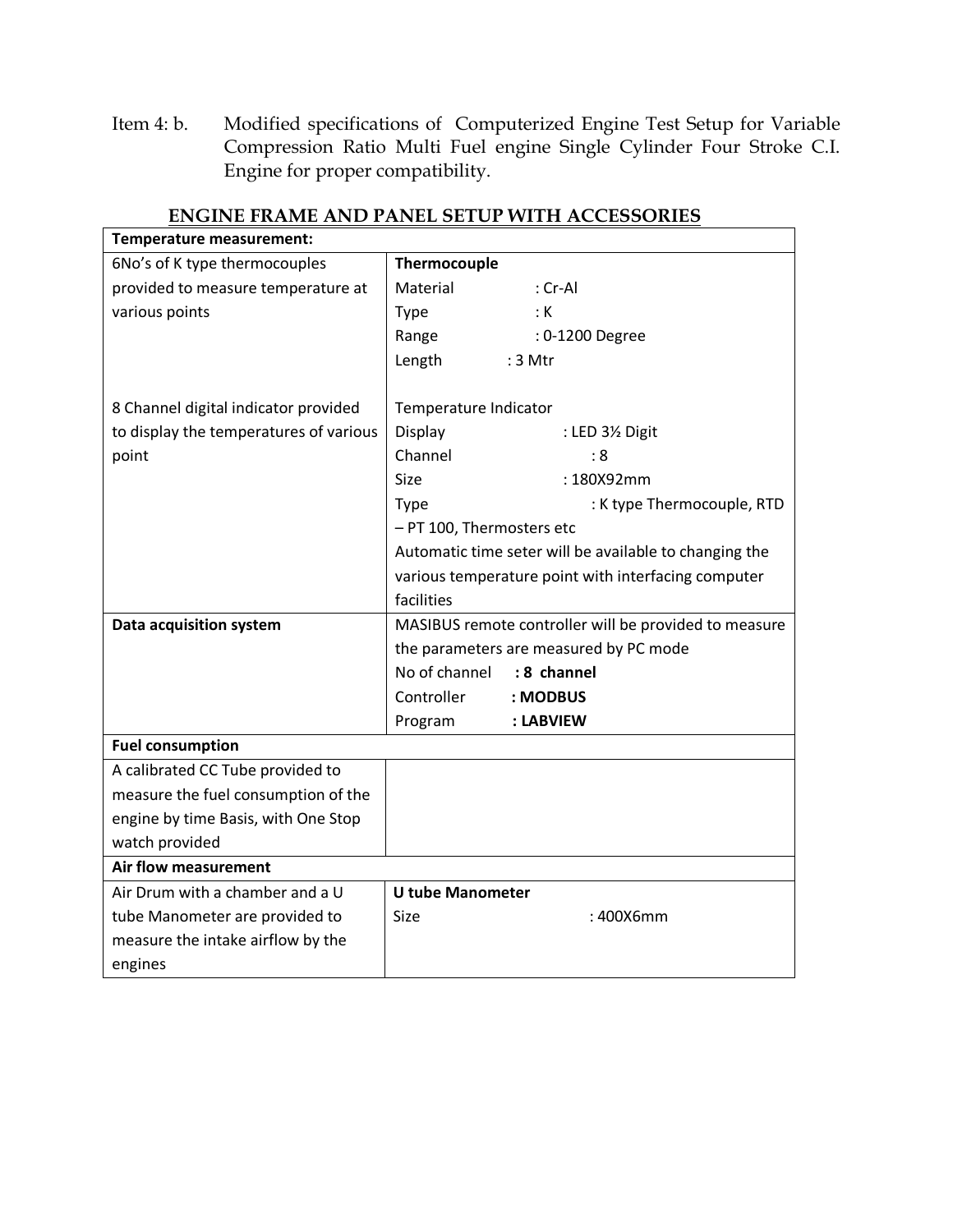| <b>Speed measurement</b>               |                                                         |  |  |
|----------------------------------------|---------------------------------------------------------|--|--|
| A Proximity sensor will be provided to | <b>Proximity sensor</b>                                 |  |  |
| sense the engine speed                 | : PNP<br>Type                                           |  |  |
|                                        | Diameter<br>$: 18 \text{ mm}$                           |  |  |
|                                        | $:5V$ DC<br>Output                                      |  |  |
| Digital indicator provided to display  |                                                         |  |  |
| the engine speed range in RPM          | <b>Speed Indicator</b>                                  |  |  |
|                                        | Display<br>: LED 3½ Digit in RPM                        |  |  |
|                                        | Size<br>: 68X68mm                                       |  |  |
|                                        | Display Range<br>: 4-9999                               |  |  |
|                                        | 92X92mm                                                 |  |  |
| <b>Vibration Bad</b>                   | 4 No's of vibration bad will be provided to reduce the  |  |  |
|                                        | engine vibration                                        |  |  |
| Panel                                  | Attractive power coated engine demonstration panel      |  |  |
|                                        | will be provided.                                       |  |  |
| <b>Engine frame</b>                    | Mild steel (MS) attractive painted engine frame will be |  |  |
|                                        | provided.                                               |  |  |
| <b>Heat balance measurement</b>        | Engine exhaust calorimeter setup will be provided to    |  |  |
|                                        | measure the heat balance measurement                    |  |  |

### **DATA ACQUISITION SYSTEM**

# **Specification:**

|              | $\checkmark$ Analog Input           |              | : 16 Single Ended, 8 Differential |
|--------------|-------------------------------------|--------------|-----------------------------------|
| $\checkmark$ | Ground reference                    |              | :AI GND For Analog Input          |
| $\checkmark$ | Digital Input/output: 4 Digital I/O |              |                                   |
| $\checkmark$ | Ground reference                    |              | : D GND For Digital               |
|              | $\checkmark$ Counter Input          | $\cdot$ 2    |                                   |
|              | $\checkmark$ Timing accuracy        |              | : 50 ppm of sample rate           |
|              | $\checkmark$ Timing resolution      |              | $:50$ ns                          |
|              | $\checkmark$ Output range           | $: \pm 10$ V |                                   |
|              | $\checkmark$ Output coupling        |              | :DC                               |
| $\checkmark$ | Input high voltage (VIH)            |              | $: 2.2 V - 5.25 V$                |
| $\checkmark$ | Input low voltage (VIL)             |              | :0 V 0.8 V                        |
|              | Frequency                           |              | $: 2.8$ MHZ                       |
|              |                                     |              |                                   |

# **ROTARY ENCODER WITH MOUNTING ARRANGEMENT**

| $\checkmark$ Resolution     | : $720 \times 0.5^{\circ}$ |
|-----------------------------|----------------------------|
| $\checkmark$ Speed range    | : 0120001/min              |
| $\checkmark$ Operating Volt | $:10-30$ VDC               |
| $\checkmark$ Revolution     | $:360$ PPR                 |